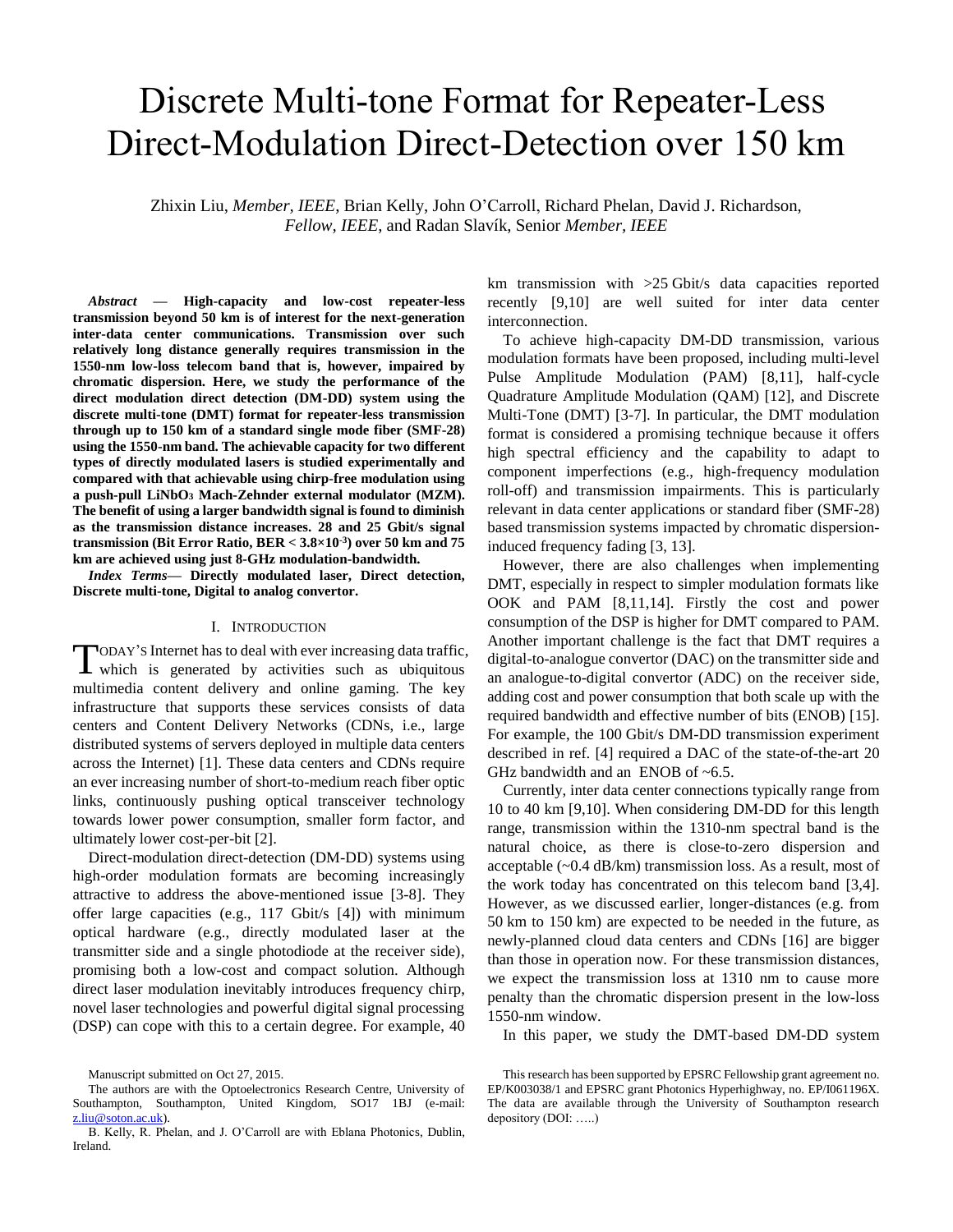

Fig. 1. Experimental setup.

considering transmission beyond 40 km in the low-loss 1550 nm band. First, we study the limitations in the achievable capacity due to the dispersive propagation and the modulation chirp. Further, we pay attention to the achievable capacity as a function of the bandwidth of the electronics used, which influences the system power consumption and cost.

The paper is organized as follows. In Section II we discuss our experimental setup. To evaluate limitations due to the modulation chirp and optical noise, we compare the results obtained with a  $LiNbO<sub>3</sub>$  Mach-Zehnder modulator (MZM) with two monolithic (and thus potentially low-cost) directlymodulated lasers: a passive feedback laser (PFL) [17] (modulation bandwidth of 34 GHz), and a discrete mode laser (DML) [18,19] (modulation bandwidth of 8.6 GHz). We test them in repeater-less transmission experiments through up to 150 km of SMF-28. In Section III we optimize the back-to-back performance, studying the influence of the DAC resolution, digital pre-emphasis level in the DAC used to compensate for the high-frequency roll-off due to the limited bandwidth of the devices tested, and the number of sub-carriers in the DMT which influences the DSP complexity. In Section IV we show the transmission results.

# II. EXPERIMENTAL SETUP

Our experimental setup is shown in Fig.1. The two EDFAs used (one at the transmitter and one at the receiver side) could be eliminated in a field implementation, as we discuss later. The optical power sent to the transmission fiber was 13 dBm. The optical power at the receiver photodiode was kept at 2 dBm. The receiver consisted of a 0.4-nm bandpass filter, 20-GHz photodiode, and a 23-dB gain 13-GHz-bandwidth RF amplifier. The signal was sampled by an 8-bits (nominal) ADC at 50 GSa/s (Tektronix DSA72004) and demodulated using offline DSP.

The DMT waveform samples were generated offline based on a PRBS of  $2^{18}$ -1 length. To find the optimum number of subcarriers, different inverse discrete Fourier transform (IDFT) sizes (64, 128, …4096) were used for generating the baseband Orthogonal Frequency Division Multiplexing (OFDM) signals. The modulation format for each sub-carrier was assigned by the bit loading algorithm [20,21]. A 1.6% cyclic prefix was placed

both before and after each symbol. A clipping ratio of 3.2 (the ratio of the clipping level to the root mean square value) was used.

DMT signals of different bandwidth (2.5, 5 and 8 GHz) were generated by digitally up converting the baseband OFDM signals to 1.25, 2.5 and 4 GHz RF carrier frequencies, respectively, creating real-valued DMT samples. A 10-bit (nominal) arbitrary waveform generator (AWG) operating at 12 GSa/s (not-interleaved) or 24 GSa/s (interleaved) (Tektronix AWG7122C (9.6 GHz bandwidth)) was used to generate the electrical DMT signals. The impact of the DAC resolution was studied by quantizing the DMT samples to a limited number of levels in the transmitter-side DSP software.

The bit loading [21] was calculated using a QPSK-DMT probe with identical power on all sub-carriers. The bit loading for each subcarrier was coarsely determined by measuring the probe signal-to-noise ratio and fine adjustment was made using dynamic bit adaptation. Our modified bit-loading algorithm based on ref. [20] maximized the total capacity at a BER target of  $3.8 \times 10^{-3}$ . The BER was calculated using error counting of the demodulated signal.

The structures of the used lasers and the setup with the external MZM are shown as insets a, b, and c in Fig.1. The first laser tested was a 1549-nm pigtailed PFL which consisted of an active distributed feedback (DFB) section and a passive feedback section [17]. Exploiting the self-injection photonphoton resonance, a 3-dB modulation bandwidth of up to 34 GHz was reported for this laser. The laser gain section was biased at 60 mA and the feedback section current was 1.8 mA, simultaneously providing both a small chirp and a flat modulation response [17]. The RF drive signal was amplified to a peak-to-peak voltage of 2.5 V using a 10-GHz bandwidth RF amplifier. The output power of the PFL was 3 dBm. The other laser was a 1548-nm DML [18,19]. The key advantage of this laser is its low fabrication cost (the fabrication process is simpler than for the widely used DFB lasers). Another advantage as compared to a DFB laser is its smaller modulation chirp [22]. The DML was biased at 43 mA and the RF drive signal was 2.2 V (peak-to-peak) and had a package-limited 3 dB bandwidth of 8.6 GHz. The output power of the DML was 4.5 dBm.

#### III. BACK-TO-BACK PERFORMANCE

### *A. Impact of DAC resolution*

We firstly optimized the DMT performance for back-to-back conditions. As the back-to-back performance using either of the two lasers under test was almost identical, we show here only the results obtained with the PFL. Fig. 2a shows the impact of DAC resolution (NOB, number of bits) and sampling rate using the bandwidths of 2.5, 5, and 8 GHz, respectively, using a fixed IDFT size of 1024. Here we see that capacity increases with the DAC resolution (NOB), however, above 6 bits, the capacity increases by only 5-10% when a DAC with 10 bits is used. This suggests that impairments like modulation non-linearity, electronic noise, and receiver-side ADC quantization noise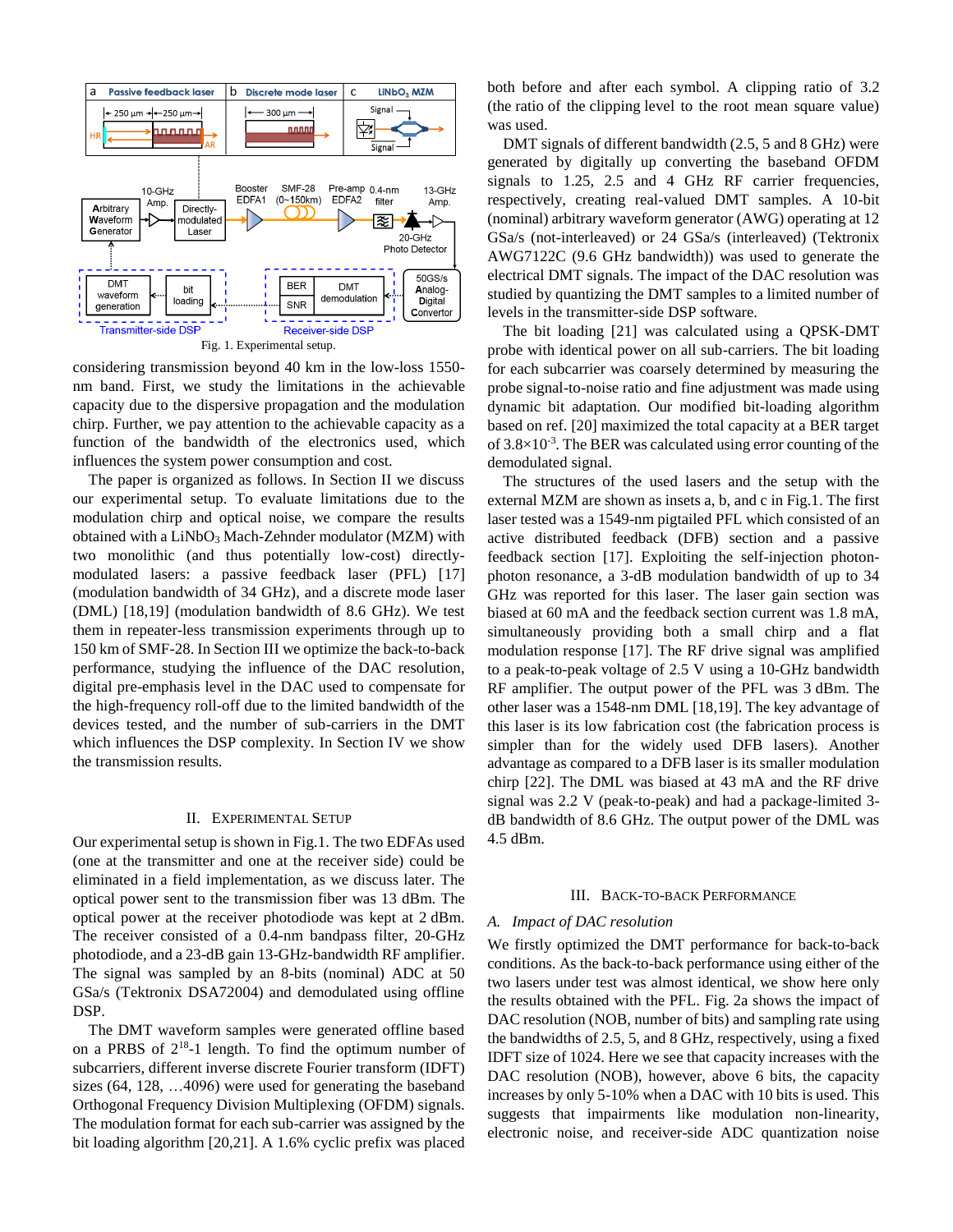

Fig. 2. (a) Back-to-back capacity obtained with different DAC resolutions and sampling rates. (b) Bit allocation map for 8-GHz DMT signal with different DAC resolutions. b(1): 10 bits; b(2): 6 bits; b(3) 5 bits; b(4) 4 bits.

become dominant over the DAC quantization noise when the DAC has more than 6 bits of resolution. Therefore, a 6-bit DAC should be sufficient for cost-sensitive DMT applications. The bit allocation map for 8-GHz bandwidth signal and various levels of DAC resolution is shown in Fig. 2b. When using DAC resolution of 6 bits and more, we achieved modulation format up to 256 QAM in the low frequency region (0-2GHz), where the DAC performance ( high effective number of bits (ENOB)) is the best. Due to the frequency roll-off of all the electronics components involved (DAC, RF amplifiers, photodetector, and DAC) the spectrum efficiency of each subcarrier decreases as frequency increases.

Our results also show that a higher DAC sampling rate (24 GSa/s vs. 12 GSa/s) has negligible impact on a 2.5 GHz system and led to about 10% capacity improvement for a 5 GHz bandwidth system. 12 GSa/s was insufficient (below the Nyquist rate) for 8 GHz and thus was not used.

# *B. Impact of digital pre-emphasis*

The sample-and-hold RF circuit in a DAC introduces significant frequency roll-off in the generated signal (significantly steeper than that due to the limited AWG analog bandwidth), thereby resulting in a decrease of signal-to-noise ratio (SNR) and thus also ENOB in the high frequency region. Previously, we have shown that compensation of the frequency



Fig. 3. (a) RF spectrum of the input DMT signal with different pre-emphasis levels. (b) Measured RF spectra of received signals. (c) Back-to-back capacity at different pre-emphasis levels for different DAC resolutions.

roll-off using digital pre-emphasis is of limited value for a 6-bit DAC [13]. Here, we extend this study to include also the impact of the DAC resolution that limits the SNR of the subcarriers. The pre-emphasis level is defined as the power gain applied to the highest frequency signal component with respect to the low frequency components. Fig. 3a shows the spectra of the generated DMT signals generated in the digital domain after applying pre-emphasis levels of 0, 6, and 17 dB, respectively. The corresponding RF spectra obtained after reception are shown in Fig. 3b. The 17 dB frequency roll-off from DC to 8 GHz and the ripples are mainly due to the limited bandwidth and DAC interleaving, respectively.

Fig. 3c shows the maximum achievable capacity as a function of the pre-emphasis level using different DAC resolutions. The highest capacity is achieved with a modest level of pre-emphasis (4-6 dB), giving only slightly better performance  $\langle$  <3 % in capacity) than that obtained with no preemphasis. This negligible benefit together with the fact that the pre-emphasis requires power and resources-consuming DSP suggests to not use pre-emphasis.

### *C. Impact of the number of subcarriers*

Fig. 4 shows the capacity obtained as a function of subcarrier numbers for DMT signals of 5, and 8 GHz bandwidth. We see that the achieved capacities increase with the number of subcarriers because it allows a finer granular adaptation to channel conditions. However, a larger number of subcarriers also requires larger computational power. In what follows, we use 1024 sub-carriers that results in capacity penalty of  $\sim$ 2%, but requires less computational power than using 4096 subcarriers. Compared to the results in [23], which showed 12-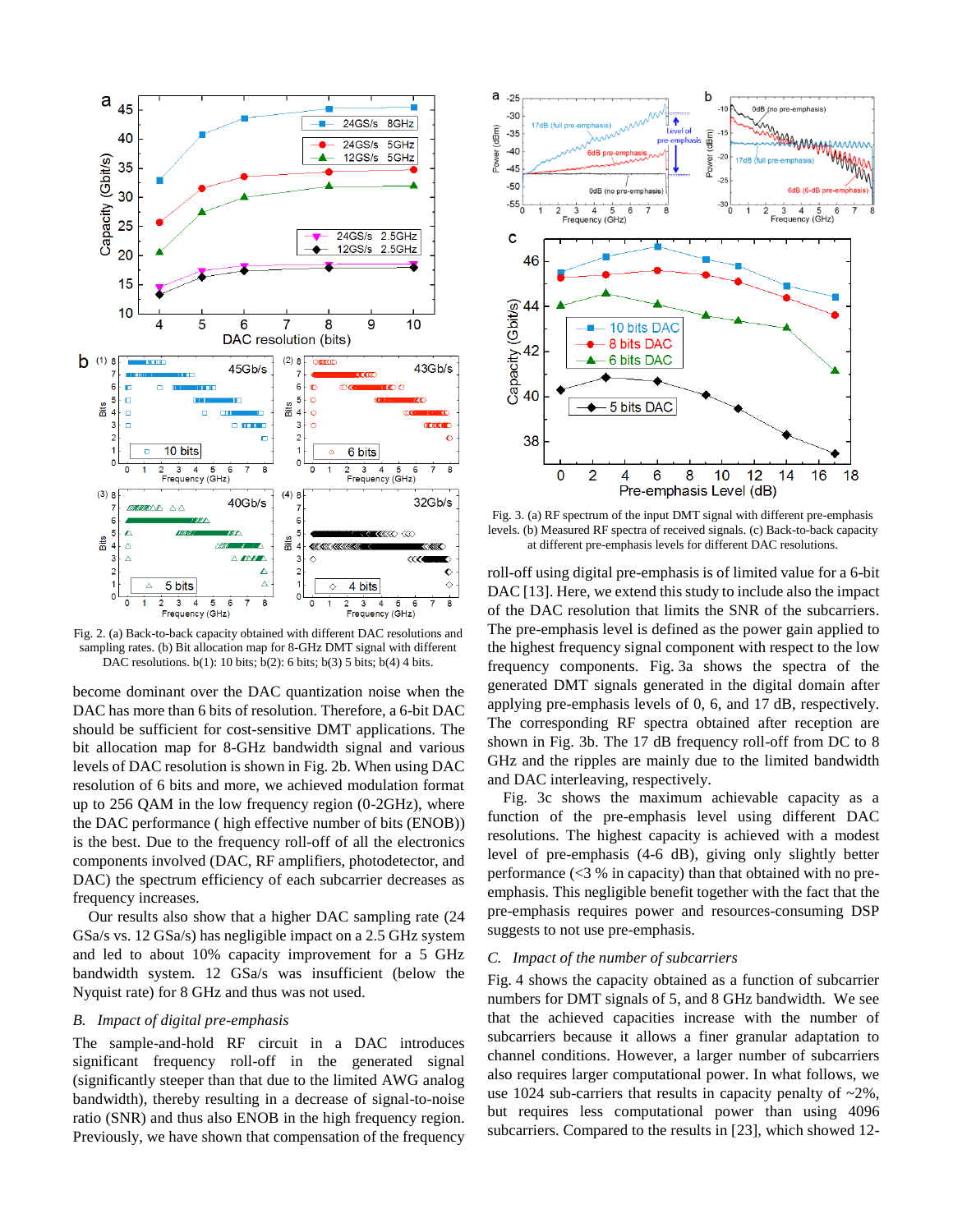

Fig. 4. Capacity obtained for DMT signal with different number of subcarriers. Signals were generated using 8-bits 24-GSa/s DAC without preemphasis.

GHz bandwidth DMT signal with a 24 GS/s DAC, our results show a slower decrease of capacity when decreasing the number of subcarriers. We believe this is due to the smaller signal bandwidth used in our experiment.

# IV. TRANSMISSION RESULTS

Based on the back-to-back analysis shown in the previous section, we use 8-bits DAC resolution, 24 GSa/s sampling rate, 1024 subcarriers, and no pre-emphasis.

Fig. 5 shows the achieved capacities as a function of transmission distance for the MZM (Fig. 5a), PFL (Fig. 5b), and DML (Fig. 5c). All the data are shown for signal bandwidths of 2.5 (green-triangle), 5 (red-circle), and 8 (blue-square) GHz, respectively. The results are also summarized in Table 1. With all the three transmitters the back-to-back capacities of 19, 35, and 44 Gbit/s were achieved with signal bandwidths of 2.5, 5, and 8 GHz, respectively. However, after the dispersive propagation, we can see different capacities obtained for the three transmitters. The MZM generates a chirp-free signal and thus, as expected, shows the highest capacities. It is worth noting that after 75 km transmission any increase in the modulation bandwidth beyond 5 GHz brings negligible benefit in terms of capacity. Similarly to the MZM, the benefit of using a larger bandwidth signal decreases with the increased

|  | <b>TABLE I</b><br>CAPACITY ACHIEVED AFTER TRANSMISSION |            |                                                               |       |       |  |
|--|--------------------------------------------------------|------------|---------------------------------------------------------------|-------|-------|--|
|  | Distance<br>(km)                                       | Modulator  | Achieved capacity (Gbit/s) with<br>different signal bandwidth |       |       |  |
|  |                                                        |            | $2.5$ GHz                                                     | 5 GHz | 8 GHz |  |
|  | 50                                                     | <b>MZM</b> | 19                                                            | 35    | 44    |  |
|  |                                                        | PFL.       | 14                                                            | 23    | 29    |  |
|  |                                                        | <b>DML</b> | 14                                                            | 22    | 28    |  |
|  |                                                        |            |                                                               |       |       |  |
|  |                                                        |            |                                                               |       |       |  |
|  |                                                        | <b>MZM</b> | 18                                                            | 32    | 34    |  |
|  | 75                                                     | PFL.       | 13                                                            | 19    | 25    |  |
|  |                                                        | DML        | 13                                                            | 21    | 25    |  |
|  | 125                                                    | <b>MZM</b> | 17                                                            | 28    | 29    |  |
|  |                                                        | PFL.       | 10                                                            | 14    | 16    |  |
|  |                                                        | DML        | 12                                                            | 19    | 22    |  |

transmission distance also for PFL and DML. However, here the achieved capacities drop faster after transmission due to the modulation frequency chirp. Comparison of the three transmitters with 8-GHz DMT signal is plotted in Fig. 6. It clearly shows that the PFL and DML achieve similar performance to the MZM at back-to-back whereas after transmission the capacity achieved using PFL and DML were smaller than that using the MZM. After transmission over 50 km and 75 km of SMF-28, capacities of 28 and 25 Gbit/s were achieved, respectively, using both lasers with a DMT signal of 8 GHz bandwidth. Even after 125 km of dispersive propagation, we achieved a capacity of 22 Gbit/s, again with a signal bandwidth as small as 8 GHz for the DML (and no in-line amplification). This is a factor of two higher capacity than that of the chirp-managed laser (with the more complex transmitter architecture), which reaches 10 Gbit/s using the duobinary modulation format [24].

Up to 75 km the DML showed comparable results to the PFL. However, for larger distances the DML (although of smaller modulation bandwidth and simpler structure) clearly allowed for higher capacities. Another difference observed was how the obtained capacity scales with the signal bandwidth used. For the PFL, the capacity after 75 km keeps dropping as the transmission distance increases. Increasing the modulation bandwidth brings negligible capacity enhancement (e.g., after 150 km, it increases from 9 to 11 Gbit/s when increasing the



Fig.5. Achieved capacity after transmission using different transmitters: (a) Push-pull LiNbO<sub>3</sub> MZM;(b) Directly modulated PFL; (c) Directly modulated DML.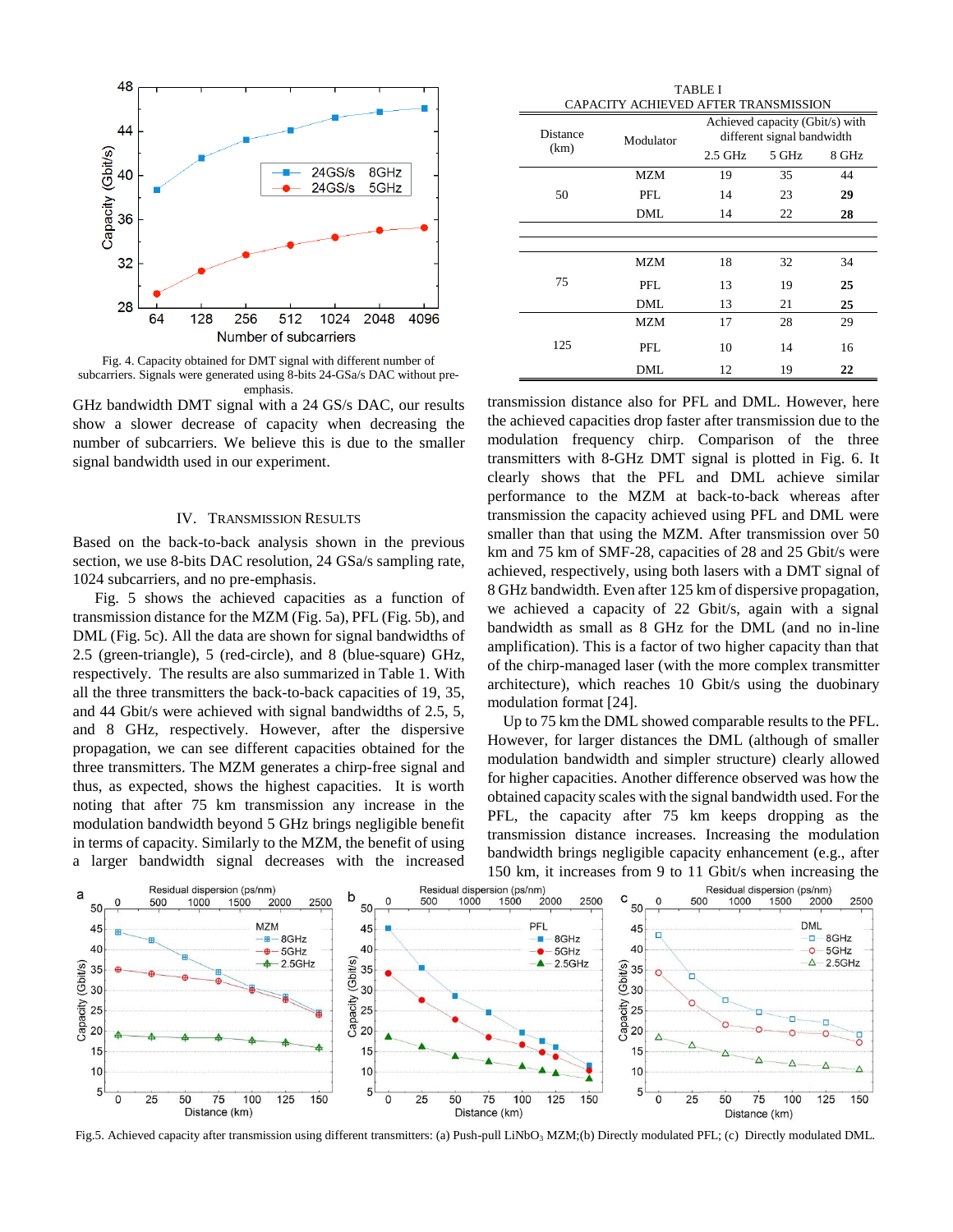

Fig. 6. Capacity obtained for 8-GHz DMT signal with different transmitters. Fig. 8 Electrical spectrum of the detected signals at back-to-back.



Fig.7 (a) Measured chirp of the DML (solid blue line) and PFL (dashed red line); (b) normalized electrical driving waveform.

signal bandwidth from 2.5 GHz to 8 GHz). For the DML, the capacity after 75 km drops more slowly than the PFL. Here the benefit of using larger bandwidth is more significant, e.g., from 11 Gbit/s to 18 Gbit/s when the signal bandwidth is increased from 2.5 to 5 GHz even after the longest propagation distance of 150 km. Another i nteresting observation is that for distances beyond 100 km, the capacity obtained with the DML is only 20% below that obtained with the MZM, highlighting its small modulation chirp.

Fig. 7a shows the measured modulation chirp (instantaneous frequency deviation) of the DMT waveform (shown in Fig. 7b) as a function of time for both PFL and DML. The chirp was measured using a delayed line interferometer with a delay of 25 ps as an optical frequency discriminator [25]. For both lasers, the chirp value changes proportionally to the driving waveform, suggesting that the chirp was predominantly adiabatic [26]. The DML chirp (measured to be less than  $\pm$ 2.5 GHz) is smaller than that of a standard DFB laser [22,25]. As for the PFL, it had even smaller modulation chirp than the DML (we believe this is thanks to its internal optical feedback). As the chirp of PFL is smaller than that of the DML, the interplay between the chirp and chromatic dispersion cannot explain the poorer performance of the PFL in respect to the DML for propagation distances beyond 75 km. This, however, can be understood by observing the normalized electrical (RF) spectra of the detected signals, which are shown in Fig. 8. Here,





Fig. 9. SNR of the demodulated subcarriers (a) back-to-back; (b) after 125 km transmission.

we clearly see that PFL has a faster frequency roll-off from 4 GHz to 8 GHz while the DML and MZM have flatter frequency response. This signal frequency roll-off causes highfrequency signal components to have relatively smaller power spectral density and thus suffering from the large attenuation due to the propagation through a long (>75 km) length of the optical fiber, causing SNR degradation.

Fig. 9 shows the SNR of the demodulated subcarriers for all three transmitters (PFL, DML, and MZM for comparison): back-to-back is shown in Fig. 9a and after 125-km transmission in Fig. 9b. For the back-to-back case all three transmitters show similar performance, where the SNR smoothly decreases with increased frequency. After 125-km propagation through the SMF-28, the MZM-generated signal has a dip at around 6 GHz due to the dispersion-induced frequency fading. The signal strength around this frequency dip is close to zero (giving SNR=0), confirming that we deal with a purely amplitude modulated signal (without any 'parasitic' phase modulation). For PFL and DML, we see the first frequency-fading dip at a lower frequency as compared to the MZM (around 3.2 GHz), confirming the signal occupies a larger bandwidth (due to the modulation chirp). We also see the second dispersion-induced dip which is close to 6.5 GHz. In contrast to the MZM result, the dispersion-fading induced dips are significantly shallower for the two lasers. The limited depth of the dispersion-induced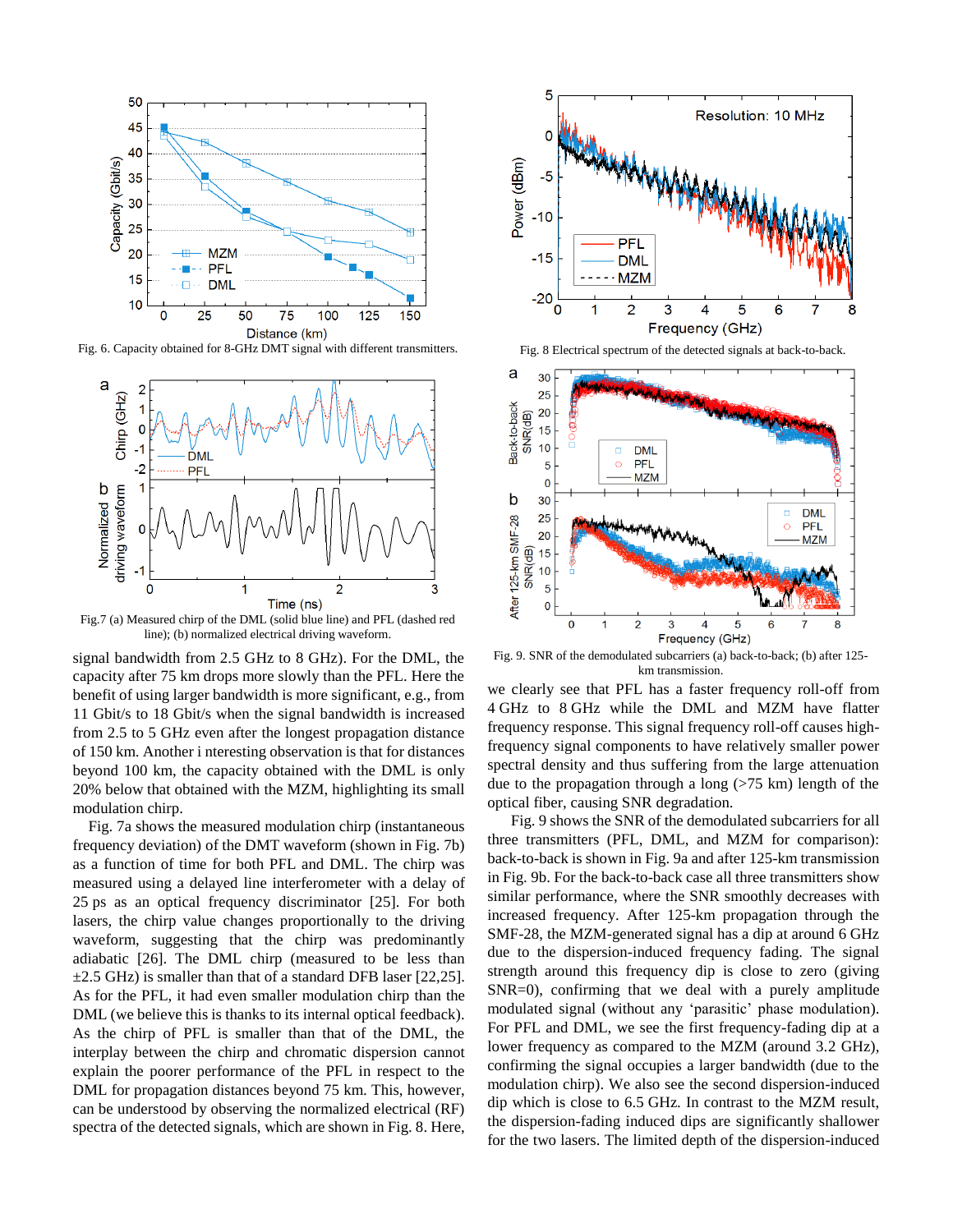dips suggests we have a mixture of amplitude and phase modulation, which is indeed expected from directly-modulated lasers (due to the modulation chirp). The PFL and DML results have similar trend except that the DML has 3-5dB higher SNR at higher frequencies. As we explained earlier, this is due to the frequency roll off of PFL laser modulation response, resulting in limited power of the high-frequency sub-channels.

# V. DISCUSSION

It is worth mentioning that in our experiments a smaller capacity was achieved as compared to the best published backto-back results [3], as our hardware was different (e.g., the AWG used had only one third of the sampling rate (24 GS/s compared to the 65 GS/s used in [3,4]). This, however, does not pose any limitation to our analysis and conclusions, which deal mainly with limitations due to the DAC resolution, computation complexity, and chromatic dispersion. Also we have already shown in our previous research [13] that the use of a modulation bandwidth beyond 8 GHz does not bring any significant benefit due to dispersion-induced frequency fading for SMF-28 transmission over 50 km and this is also confirmed by our work reported here. Thus the use of a lower-bandwidth DAC is more appropriate in relatively long distance transmission as it reduces power consumption and cost. Additionally, using components with a smaller signal bandwidth generally results in better component performance within their modulation bandwidths. Our results also show that frequency roll-off leads to a limited capacity as well as transmission distance, even with a low-chirp laser. As we conclude that the optimum modulation bandwidth is below 10 GHz, we can foresee further savings in system cost – as suggested in Fig. 8. First, the input directly modulated signal can be amplified by a 10-GHz SOA (rather than an EDFA). At the receiver side, a 10-GHz telecom-grade avalanche photodiode (APD) could be used, eliminating the need for the receiver-side optical pre-amplifier and possibly also the need for the transmitter-side optical amplifier (EDFA or SOA). For example, commercially available APDs receive error-free (BER<10-12) OOK 10 Gbit/s signals with a received power as low as -26 dBm [27].



Fig. 10. Our envisaged system architecture: repeater-less, and filter-less transmission through SMF-28.

The technique discussed in this paper can find immediate applications in the 25 Gb/s Ethernet (25 GbE), giving an ample capacity margin for practical application based on 100GBASE-LR4 and 100GBASE-ER4 standard [9]. Another potential application is in the field of cost-sensitive mobile front haul, which targets 25 Gb/s capacity per channel for a transmission distance of up to 20 km [28].

#### VI. CONCLUSION

The performance of the DMT format in a DM-DD system for >50 km repeater-less transmission distance is experimentally studied. Our back-to-back optimization suggests that a 6-bit

DAC and 1024 subcarriers offer a reasonable tradeoff (~5%) capacity drop) when compared to the corresponding values set for each parameter for maximized capacity. Two different types of directly modulated lasers (PFL and DML) were tested and their performance compared with that obtained using a  $LiNbO<sub>3</sub>$ MZM in a repeater-less transmission of up to 150 km SMF-28. Using the DML we obtained 25 Gbit/s and 22 Gbit/s raw capacities after 75 and 125 km transmission with a DMT signal of just 8-GHz bandwidth. Such a bandwidth can be easily supported by an avalanche photodiode or fast semiconductor optical amplifier, allowing for EDFA-less operation. Our results may serve as a useful basis for practical considerations of the trade-offs between system performance and component parameters for minimizing the cost-per-bit in DMT transmission beyond 50 km.

#### **REFERENCES**

- [1] IHS Infonetics 10G/40G/100G Telecom Optics Market Size and Forecasts: April 2015.
- [2] J.C. Rasmussen, et al., "Digital Signal Processing for Short Reach Optical Links," in Proc. ECOC 2014, Cannes, 2014, Paper Tu.1.3.3.
- [3] T. Tanaka, et al., "Experimental investigation of 100-Gbps Transmission over 80-km Single Mode Fiber using Discrete Multi-tone Modulation," in Proc. SPIE 8646(86460J-1), 2012.
- [4] W. Yan, et al., "80 km IM-DD Transmission for 100 Gb/s per Lane Enabled by DMT and Nonlinearity Management," in Proc. OFC 2014, San Francisco, 2014, Paper M2I.4.
- [5] C. Xie, et al., "Single-VCSEL 100-Gb/s Short-Reach System Using Discrete Multi-Tone Modulation and Direct Detection," in Proc. OFC 2015, Los Angeles, 2015, Paper Tu2H.2.
- [6] W.A. Ling, et al., "Single-Channel 50G and 100G Discrete Multitone Transmission With 25G VCSEL Technology," *IEEE/OSA J. Lightwave Technol.*, vol. 33, no. 4, pp. 761–767, Feb. 2015.
- [7] Z. Liu, et al., "High-Capacity Directly Modulated Optical Transmitter for 2-μm Spectral Region," *IEEE/OSA J. Lightwave Technol*., vol. 33, no. 7, pp. 1373–1379, Apr. 2015.
- [8] Y. Matsui, et al., "112-Gb/s WDM link using two Directly Modulated Al-MQW BH DFB Lasers at 56 Gb/s," in Proc. OFC 2015, Los Angeles, 2015, Paper Th5B.6.
- [9] C. Cole, "Beyond 100 G client optics," *IEEE Commun. Magazine*, vol. 50, no. 2, pp. 58–66, Feb. 2012.
- [10] "40Gb/s and 100Gb/s Ethernet Task Force," IEEE P802.3ba. [Online]. Available: http://www.ieee802.org/3/ba/
- [11] K. Szczerba, et al., "70 Gbps 4-PAM and 56 Gbps 8-PAM Using an 850 nm VCSEL," *IEEE/OSA J. Lightwave Technol.*, vol. 33, no. 7, pp. 1395– 1401, Apr. 2015.
- [12] J.C. Cartledge, et al., "100 Gb/s Intensity Modulation and Direct Detection," *IEEE/OSA J. Lightwave Technol.*, vol. 32, no. 16, pp. 2809- 2814, 2014.
- [13] Z. Liu, et al., "Practical Considerations on Discrete Multi-tone Transmission for Cost-effective Access Networks," in Proc. OFC 2015, Los Angeles, 2015, Paper M3J.4.
- [14] Y. Chen, et al., "Demonstration of an 11km Hollow Core Photonic Bandgap Fiber for Broadband Low-latency Data Transmission," in Proc. OFC 2015, Los Angeles, 2015, Paper Th5A.1.
- [15] D. G. Nairn, "Time-interleaved analog-to-digital converters," CICC 2008, pp. 289-296, 2008
- [16] C. DeCusatis, "Optical Interconnect Networks for Data Communications," *IEEE/OSA J. Lightwave Technol*., vol. 32, no. 4, pp. 544-552, 2014.
- [17] J. Kreissl, et al., "Up to 40-Gb/s Directly Modulated Laser Operating at Low Driving Current: Buried-Heterostructure Passive Feedback Laser (BH-PFL)," *IEEE Photon. Tech. Lett*., Vol. 24, no. 5, pp. 362-364, 2012.
- [18] J. O'Carroll, et al., "Wide temperature range  $0 < T < 85$  °C narrow linewidth discrete mode laser diodes for coherent communications applications," *Opt. Express*, Vol. 19, no. 26, p. B90-B95, 2011.
- [19] B. Kelly, et al., "Discrete mode laser diodes with very narrow linewidth emission," *Electron. Lett*., vol. 43, no.23, pp. 1282-1284, 2007.